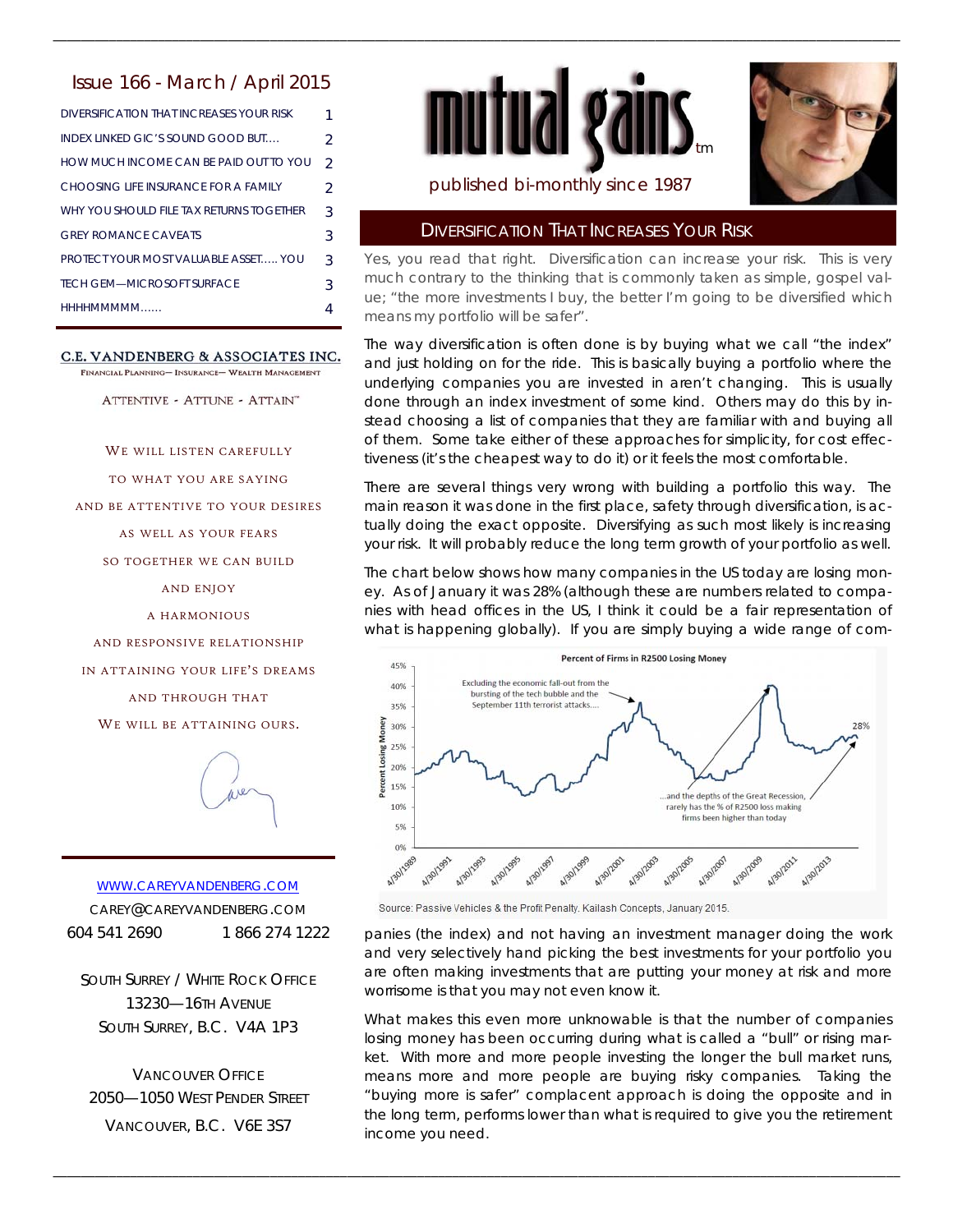# INDEX-LINKED GICS SOUND GOOD BUT….

Index-Linked Guaranteed Investment Certificates (GICs) promise to guarantee your investment and give you some upside as well. The guarantee is provided by the bank and the CDIC. The returns you will get are tied to the direction of the stock market but you get none of the risk. Sounds good doesn't it?

\_\_\_\_\_\_\_\_\_\_\_\_\_\_\_\_\_\_\_\_\_\_\_\_\_\_\_\_\_\_\_\_\_\_\_\_\_\_\_\_\_\_\_\_\_\_\_\_\_\_\_\_\_\_\_\_\_\_\_\_\_\_\_\_\_\_\_\_\_\_\_\_\_\_\_\_\_\_\_\_\_\_\_\_\_\_\_\_\_\_\_\_\_\_\_\_\_\_\_\_\_\_\_\_\_\_\_\_\_\_\_\_\_\_\_\_\_\_\_\_\_

The impression given is that you can profit with no risk. That is essentially how they are marketed by the banks that underwrite them. Banks and insurance companies however aren't in the business of giving you something for nothing. They put in place very clever formulas that actually reduce the probability of paying you out a return that even comes close to the index. One way they do this is base the return you get on the average level of the index over the course of a year, not the year end value.

Now the tax part. Like any GIC, any returns you get are all interest. If you were actually invested in an appreciating asset, you would have a capital gain which is taxed at 1/2 the rate interest is taxed at.

There is a distinct marketing angle to these GIC hybrids. You see them highly promoted after a market down cycle, when many people are scared. Ironically, this is often the worst time to deposit money in these savings vehicles. But, unfortunately that is often how financial products are promoted, on marketing fluff rather than giving sound advice.

### HOW MUCH INCOME CAN YOUR RETIREMENT PORTFOLIO SAFELY PAYOUT?

An RRSP is supposed to build a nest egg that will create a monthly income for your entire retired life. With that though, there is striking a balance of getting as much income as possible today without running out of money later in life.

In 1994 there was an article in the Journal of Financial Planning where a number of different income simulations were done based on historical investment performance data. It was concluded that a person retiring at age 65 who invested 60% of their retirement assets in equities (stocks) with the remainder in bonds could withdraw 4.2% of the portfolio in the first year as retirement income. With adjustments in following years for inflation, a retirement income could last 30 years. Since that article was written, there have been reams of data analyzing what is called "the 4% withdrawal rate rule" and it's validity.

Nobel Laureate William Sharpe has said that what is wrong with the 4% withdrawal rate is it applies to someone who requires a fixed amount of income when the portfolio's returns are so widely variable. In other words, if your portfolio is down by, let's say 20%, you won't be taking 4%, you will be withdrawing 5% of your portfolio to keep giving you the income you need. In other words, you are selling part of your portfolio when it is detrimental to do so. If you can adjust your income needs in relation to how your portfolio is performing, you can, over several years, actually take out a number that is higher than 4% on average.

Along with that income flexibility, if you can emotionally live with a portfolio that has a much higher proportion of equities and thus more ups and downs, you can actually enjoy more income than 4% (on average) coming from your portfolio and still have it last for as long as you do. Having said all of this though, withdrawal rates set for your own very special needs and wants should only be determined with a Financial Planner who can review them annually with you and make adjustments to your portfolio when necessary.

### CHOOSING LIFE INSURANCE FOR A YOUNG FAMILY

I recently read a quote about a survey that reported 62% of Canadians would prefer to shovel snow, go to the dentist or wait in an airport security line rather than thinking or talking about insurance coverage. So, unlike an airport security line (unless you have a Nexus card), this topic will be relatively short.

A young family who needs life insurance has 1 of 2 options. Buy a "term" policy or buy a "permanent" one. Although there are many financial professionals only licensed to provide insurance can give you all sort of reasons why a permanent policy is the one to buy, I strongly suggest otherwise.

First, cost is lower initially for term insurance. You can get the most amount of coverage for the lowest cost and the premiums are usually fixed for 10 or 20 years. This is very important to a young family that is usually dealing with strained cash flow. Permanent insurance on the other hand is insurance where the premium is the same for the life of the policy. However, you are paying more now to offset the lower cost later. Frankly, you may not need life insurance when you are an empty nester. Most people don't.

What you do want to get is a term policy that is guaranteed renewable. With this, at the end of the term, your policie's premiums will go up by a pre-determined amount, which yes, is usually a substantial increase from what you were paying previously. You will however have insurance should you be sick and are uninsurable. If not, you can simply

\_\_\_\_\_\_\_\_\_\_\_\_\_\_\_\_\_\_\_\_\_\_\_\_\_\_\_\_\_\_\_\_\_\_\_\_\_\_\_\_\_\_\_\_\_\_\_\_\_\_\_\_\_\_\_\_\_\_\_\_\_\_\_\_\_\_\_\_\_\_\_\_\_\_\_\_\_\_\_\_\_\_\_\_\_\_\_\_\_\_\_\_\_\_\_\_\_\_\_\_\_\_\_\_\_\_\_\_\_\_\_\_\_\_\_\_\_\_\_\_\_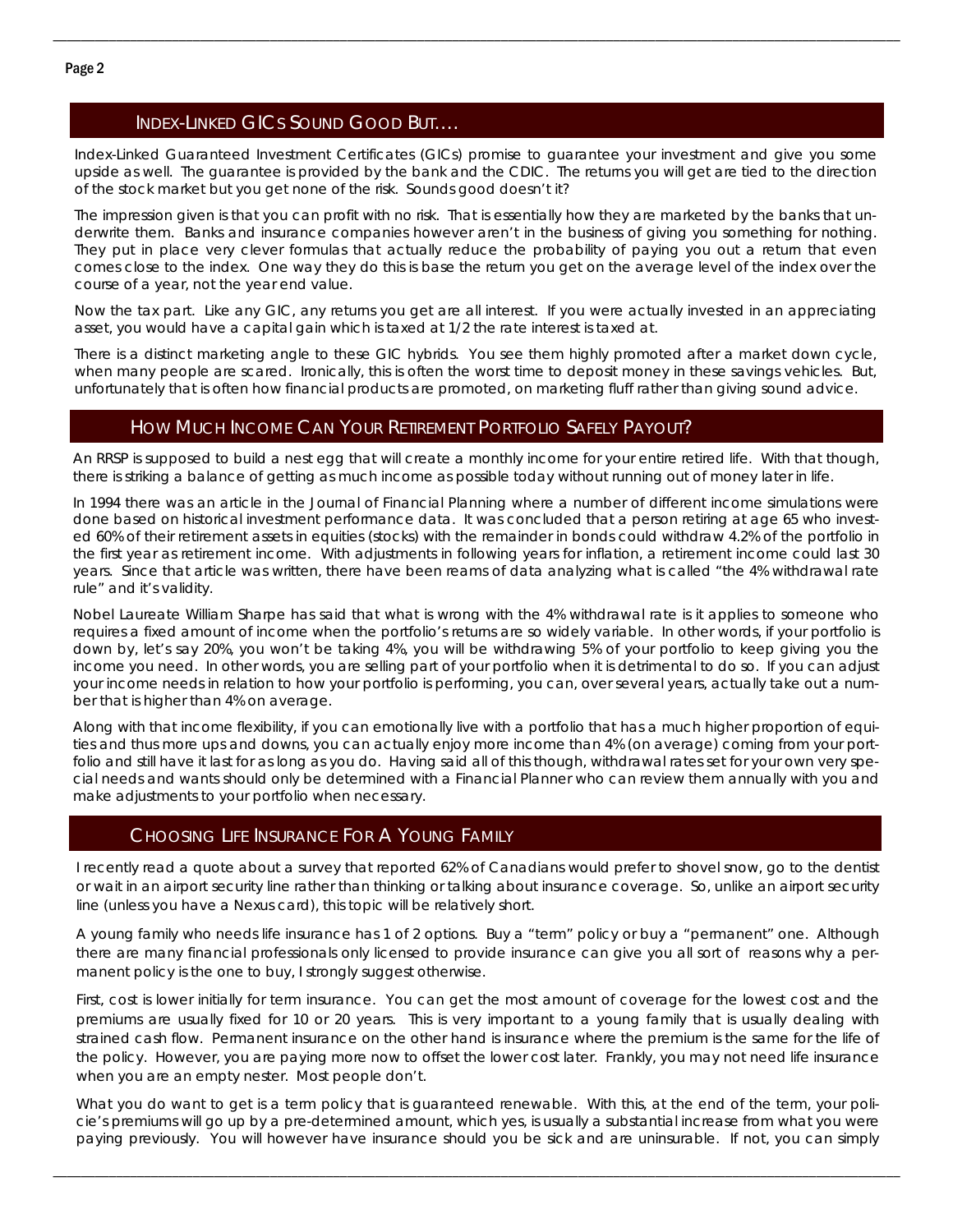apply for another term policy and be set for another 10 or 20 years. If you want to have the ability to buy a permanent policy, simply get a term policy that is "convertible".

\_\_\_\_\_\_\_\_\_\_\_\_\_\_\_\_\_\_\_\_\_\_\_\_\_\_\_\_\_\_\_\_\_\_\_\_\_\_\_\_\_\_\_\_\_\_\_\_\_\_\_\_\_\_\_\_\_\_\_\_\_\_\_\_\_\_\_\_\_\_\_\_\_\_\_\_\_\_\_\_\_\_\_\_\_\_\_\_\_\_\_\_\_\_\_\_\_\_\_\_\_\_\_\_\_\_\_\_\_\_\_\_\_\_\_\_\_\_\_\_\_

# WHY SPOUSES SHOULD FILE INCOME TAX RETURNS TOGETHER

I've occasionally seen where spouses file their income tax returns separately. A reason for doing that may be that 1 spouse may be a "do it yourselfer" while the other would simply rather drop it in the lap of someone else and pay to have it done. Another reason may be that they both handle their finances separately or one spouse wants to keep their own finances completely secret from the other.

There are a few issues in taking the "filing separate" approach. It may result in the family unit not using all the available tax credits and deductions. More common than that though is duplicating the claiming of these credits which may cause CRA to re-assess both tax returns.

Along with that, there is the benefit of being able to move child care expenses, child fitness or arts credits, personal medical expenses or charitable donations to the other spouse's tax return. This can produce larger tax savings than if each simply claimed them on their own tax returns.

#### GREY ROMANCE CAVEATS

With that title you may think who are you to put the damper on a budding 50's or older relationship? Well, my role is a Financial Planner so if you want warm and fuzzy, this piece isn't going to be it (although, what finance topic is?). Althugh, it's not that I can't do warm and fuzzy…

More people seem to be getting into relationships later in life, either as their first, after a divorce or early passing of a spouse. Because people later in life generally have more assets and more responsibilities than those younger, there are some things that must be done before sooner rather than later. If not, you could be looking at some very bad results down the road.

It should be agreed upon what each person's rights and obligations are in the relationship. This is usually done through a marriage contract or co-habitation agreement. Although philosophically I'm not 100% on board with these, it is financial planning advice that is materially valid in reducing downside risk.

You would layout your assets and liabilities as well as income. This would form the basis of what happens in the event of separation or divorce. You would specify how assets would be separated and if there would be support paid to the spouse that has less income than the other or no income at all. Some provinces have 50/50 split of some assets and spousal support payable upon a breakdown of a marriage like relationship.

If this is a second relationship, and there are blended families involved, then this is an excellent reason to draw something up to financially protect your family, especifically with the possibility that one of you will outlive the other. Does everything end up with the adult children, of your spouse should they outlive you? It could very well, unless you put an agreement in place. (Note: This can't always be done through a Will alone)

## PROTECT YOUR MOST VALUABLE ASSET…. YOU

What would happen to you or your family, if you couldn't earn an income? Would the house of cards, made up of mortgage payments and lifestyle expenses be blown down flat? For most working families, that answer has the strongest and most catastrophic "Yes". What would happen to your family if 1 of your incomes was lost completely.? Could you still live in the same house? If not, could or would you be willing to downsize to something much smaller? With the mortgage you currently have, could you buy housing of any kind at all?

If you aren't paying for disability insurance through your employer or if you are a self employed person it's time to take the loss of earning income risk off the table by putting some disability (income loss) insurance in place… now. If you don't think it can happen to you, I can tell you about a few people I know who thought the same thing…. and it did.

#### TECH GEMS— MICROSOFT SURFACE

Along with my office computer, which I definitely use the most (by far), I also used to have a laptop, a tablet and a smartphone. That was until I tried and bought a Surface well over a year ago (sounds like an infomercial lead in). Because you have the full computer functionality, performance and data storage of a laptop yet the size and tactile use of a tablet, my tablet and laptop are long gone. Part of the reason is, with the bigger smartphone screens available, when I'm not using my Surface, the phone is the tablet. Life has stepped a bit closer to simplicity.

\_\_\_\_\_\_\_\_\_\_\_\_\_\_\_\_\_\_\_\_\_\_\_\_\_\_\_\_\_\_\_\_\_\_\_\_\_\_\_\_\_\_\_\_\_\_\_\_\_\_\_\_\_\_\_\_\_\_\_\_\_\_\_\_\_\_\_\_\_\_\_\_\_\_\_\_\_\_\_\_\_\_\_\_\_\_\_\_\_\_\_\_\_\_\_\_\_\_\_\_\_\_\_\_\_\_\_\_\_\_\_\_\_\_\_\_\_\_\_\_\_